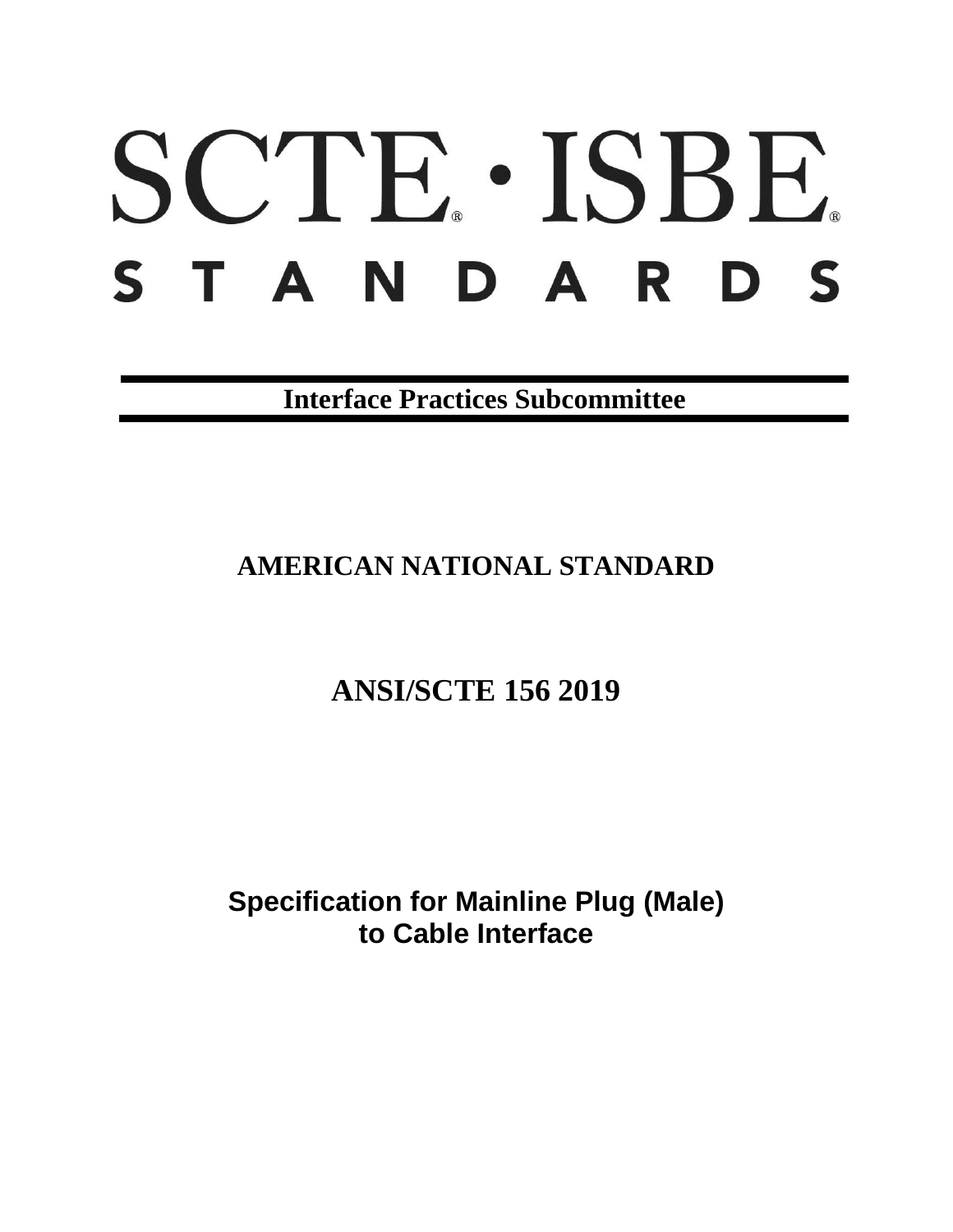# **NOTICE**

<span id="page-1-0"></span>The Society of Cable Telecommunications Engineers (SCTE) / International Society of Broadband Experts (ISBE) Standards and Operational Practices (hereafter called "documents") are intended to serve the public interest by providing specifications, test methods and procedures that promote uniformity of product, interchangeability, best practices and ultimately the long-term reliability of broadband communications facilities. These documents shall not in any way preclude any member or non-member of SCTE•ISBE from manufacturing or selling products not conforming to such documents, nor shall the existence of such standards preclude their voluntary use by those other than SCTE•ISBE members.

SCTE•ISBE assumes no obligations or liability whatsoever to any party who may adopt the documents. Such adopting party assumes all risks associated with adoption of these documents, and accepts full responsibility for any damage and/or claims arising from the adoption of such documents.

Attention is called to the possibility that implementation of this document may require the use of subject matter covered by patent rights. By publication of this document, no position is taken with respect to the existence or validity of any patent rights in connection therewith. SCTE•ISBE shall not be responsible for identifying patents for which a license may be required or for conducting inquiries into the legal validity or scope of those patents that are brought to its attention.

Patent holders who believe that they hold patents which are essential to the implementation of this document have been requested to provide information about those patents and any related licensing terms and conditions. Any such declarations made before or after publication of this document are available on the SCTE•ISBE web site at [http://www.scte.org.](http://www.scte.org/)

All Rights Reserved

© Society of Cable Telecommunications Engineers, Inc. 2019 140 Philips Road Exton, PA 19341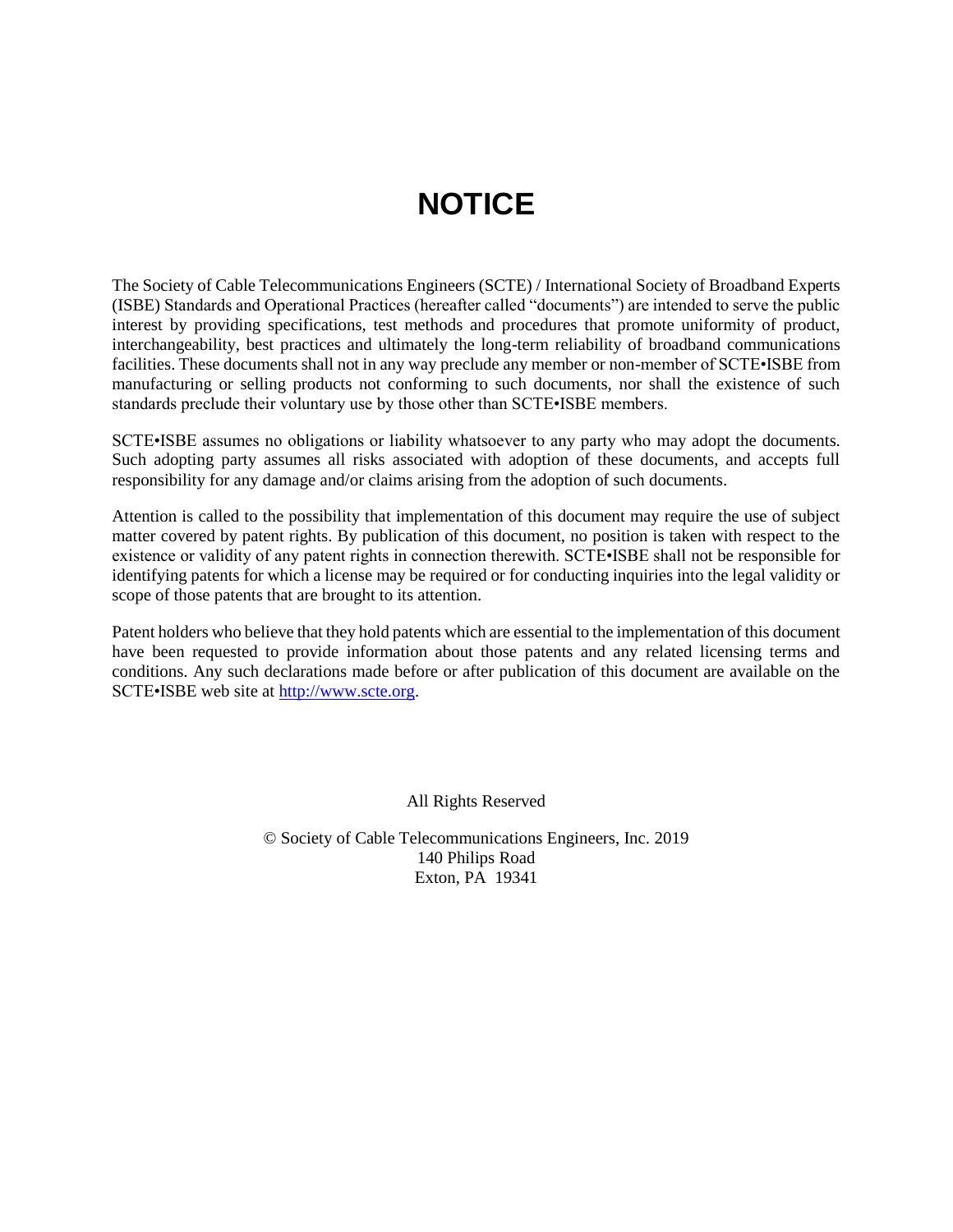# **Table of Contents**

| <b>Title</b>   |                                                                                                                                                                                                                                | <b>Page Number</b> |
|----------------|--------------------------------------------------------------------------------------------------------------------------------------------------------------------------------------------------------------------------------|--------------------|
|                | <b>NOTICE</b>                                                                                                                                                                                                                  |                    |
|                |                                                                                                                                                                                                                                |                    |
|                | 1.1.                                                                                                                                                                                                                           |                    |
| 2.             |                                                                                                                                                                                                                                |                    |
|                |                                                                                                                                                                                                                                |                    |
|                |                                                                                                                                                                                                                                | 5                  |
| 3.             |                                                                                                                                                                                                                                | 5                  |
| 4.             |                                                                                                                                                                                                                                |                    |
| 5.             | Center Conductor Interface [19] [19] Dental Management Conductor Interface [19] Dental Management Conductor Interface [19] Dental Management Conductor Interface [19] Dental Management Conductor Interface [19] Dental Manage |                    |
|                |                                                                                                                                                                                                                                |                    |
|                | 5.2. Electrical expression and the contract of the contract of the contract of the contract of the contract of                                                                                                                 |                    |
| 6.             |                                                                                                                                                                                                                                |                    |
|                |                                                                                                                                                                                                                                |                    |
|                | 6.2. Electrical experiments and the set of the set of the set of the set of the set of the set of the set of the set of the set of the set of the set of the set of the set of the set of the set of the set of the set of the |                    |
| 7 <sub>1</sub> |                                                                                                                                                                                                                                |                    |
|                | 7.1. Material 2008 and 2009 and 2009 and 2009 and 2009 and 2009 and 2009 and 2009 and 2009 and 2009 and 2009 a                                                                                                                 |                    |
|                |                                                                                                                                                                                                                                |                    |
| 8.             |                                                                                                                                                                                                                                |                    |
| 9.             |                                                                                                                                                                                                                                |                    |
| 10.            | Cable Preparations Dimensions ____                                                                                                                                                                                             | 8                  |

# **List of Figures**

| <b>Title</b>                       | <b>Page Number</b> |
|------------------------------------|--------------------|
| FIGURE 1 – TEMPERATURE TRANSITIONS |                    |
| FIGURE 2 – CABLE CORE              |                    |

# **List of Tables**

| <b>Title</b>                                       | Page Number |
|----------------------------------------------------|-------------|
| TABLE 1 - CENTER CONDUCTOR MINIMUM RETENTION FORCE | 6           |
| TABLE 2 - OUTER CONDUCTOR MINIMUM RETENTION FORCE  | 7           |
| TABLE 3 - CABLE CORE DIMENSIONS                    | 9           |
| TABLE 4 – CENTER CONDUCTOR DIMENSIONAL RANGE       | 10          |
| TABLE 5 - CORING BIT DIMENSIONS                    | 10          |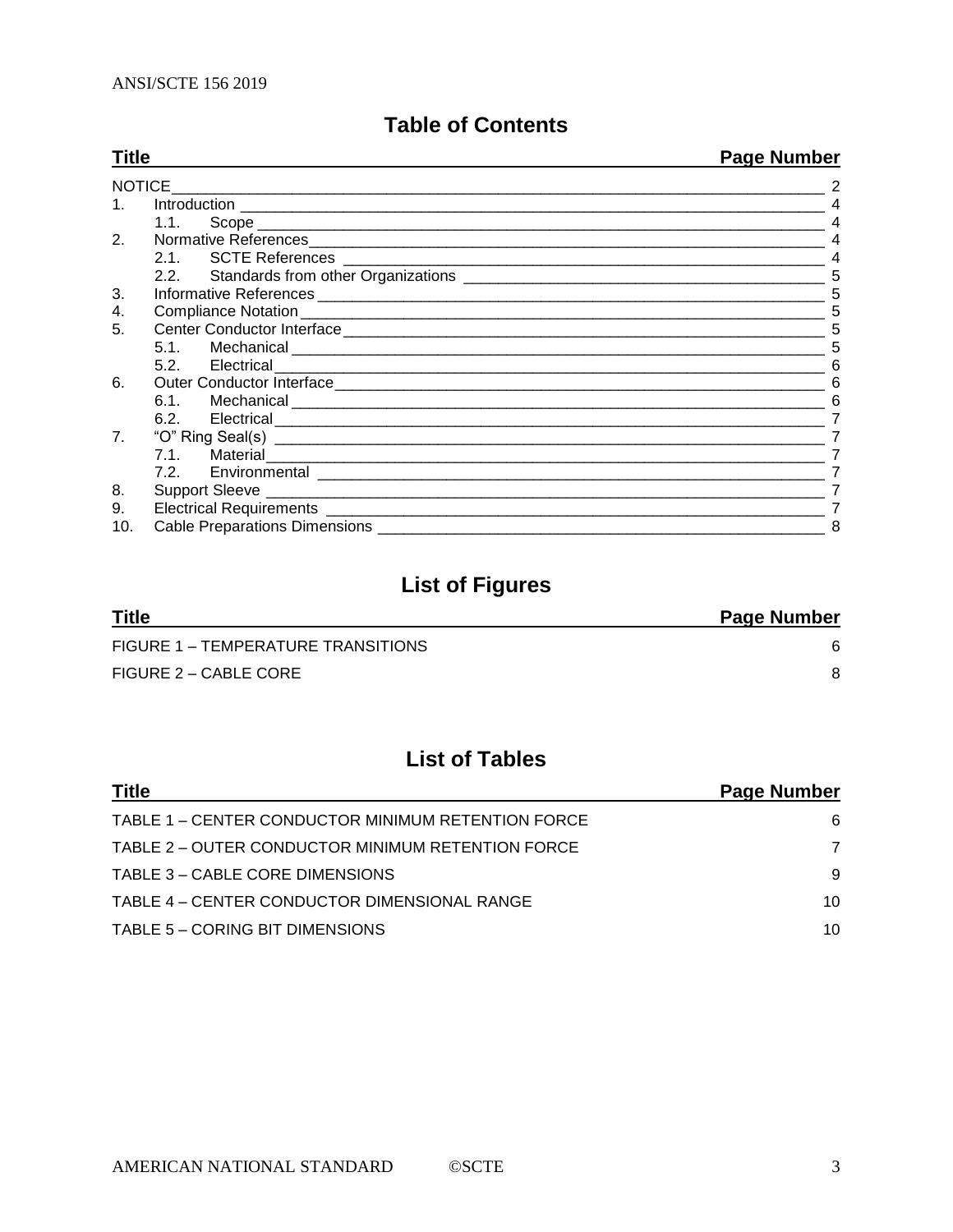## <span id="page-3-0"></span>**1. Introduction**

#### <span id="page-3-1"></span>**1.1. Scope**

The primary purpose of this specification is to assure acceptable electrical, mechanical and environmental performance of the cable and connector interface. The scope of this standard will be directed to acceptable performance of impedance, galvanic action, loop resistance, cable retention, intermodulation distortion, signal response, RF shielding, and watertight seals. This specification in no way *should* limit or restrict any manufacturers from innovative designs and product improvements.

- 1. This specification applies to the interface between ANSI/SCTE 92, Specification for 5/8 24 Plug (Male), Trunk and Distribution Connectors and 75-ohm coaxial aluminum hardline cable manufactured to ANSI/SCTE 15 and ANSI/SCTE 100.
- 2. 75-ohm coaxial cables and connectors are used to transport radio frequency (RF) signals and AC power between active and passive equipment.
- 3. Unless otherwise specified, all requirements in this document *shall* meet the performance requirements stated herein after thermal conditioning from -40 °C to 60 °C.
- 4. This document includes requirements for DOCSIS 3.1 operation.

# <span id="page-3-2"></span>**2. Normative References**

The following documents contain provisions, which, through reference in this text, constitute provisions of the standard. At the time of Subcommittee approval, the editions indicated were valid. All standards are subject to revision; and while parties to any agreement based on this standard are encouraged to investigate the possibility of applying the most recent editions of the documents listed below, they are reminded that newer editions of those documents may not be compatible with the referenced version.

#### <span id="page-3-3"></span>**2.1. SCTE References**

- ANSI/SCTE 15 2006, Specification for Trunk, Feeder and Distribution Coaxial Cable
- ANSI/SCTE 48-1 2015, Test Method for Measuring Shielding Effectiveness of Passive and Actives Devices Using a GTEM Cell
- ANSI/SCTE 60 2010, Test Method for Interface Moisture Migration Double Ended
- ANSI/SCTE 92 2012, Specification for 5/8-24 Plug (Male), Trunk and Distribution **Connectors**
- ANSI/SCTE 93 2013, Test Method for Connector/Cable Twist
- ANSI/SCTE 100 2010, Specification for 75 Ohm Smooth Aluminum Subscriber Access Cable
- ANSI/SCTE 101 2011, "Mainline" Splice Connector Return Loss
- ANSI/SCTE 102 2010, Cable Retention Force Testing of Trunk and Distribution **Connectors**
- ANSI/SCTE 109 2010, Test Procedure for Common Path Distortion (CPD)
- ANSI/SCTE 125 2011, "Mainline" Pin (Plug) Connector Return Loss
- ANSI/SCTE 144 2012, Test Procedure for Measuring Transmission and Reflection
- ANSI/SCTE 152 2014, Test Procedure for Contact Resistance Measurement of Mainline Plug Interface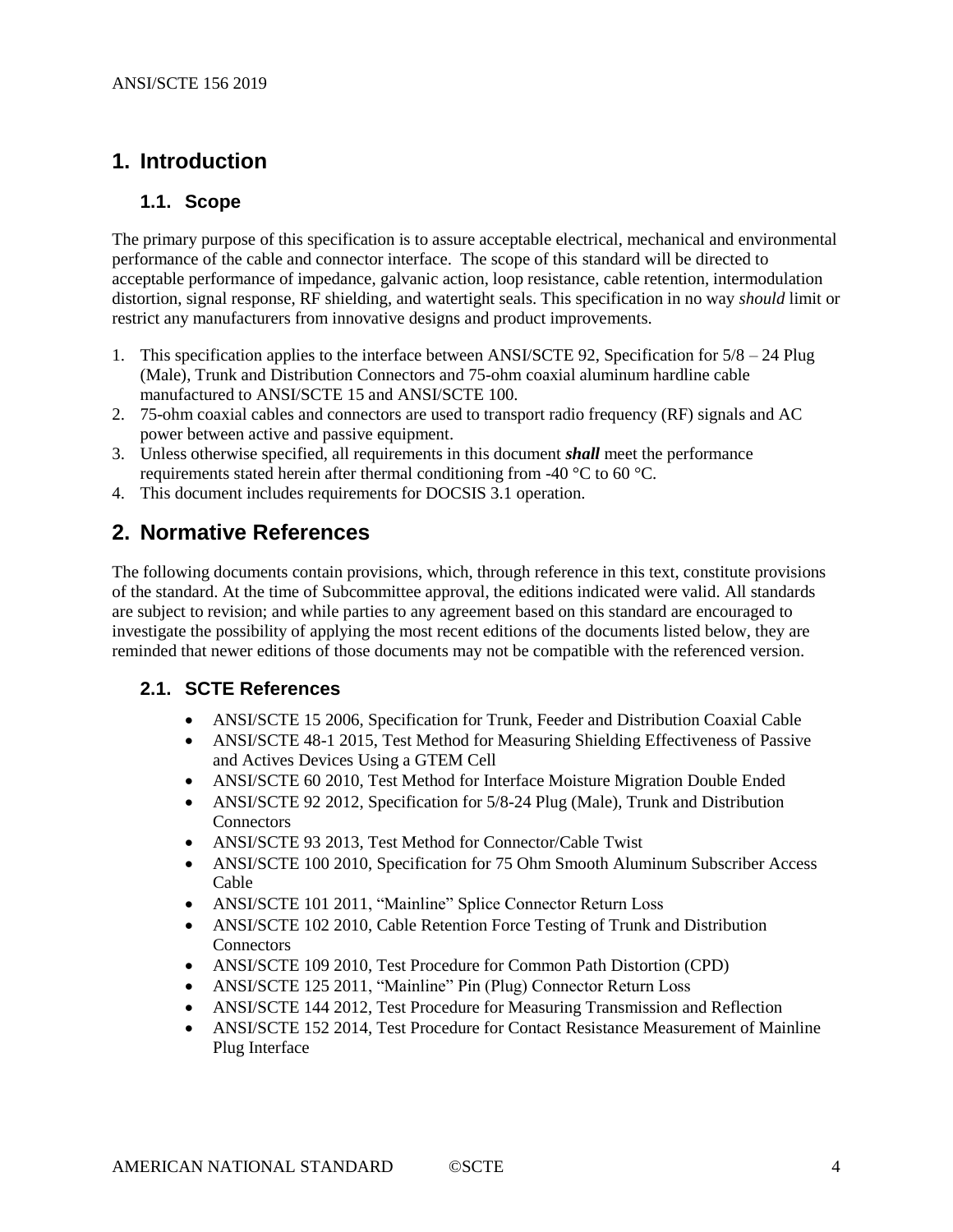#### <span id="page-4-0"></span>**2.2. Standards from other Organizations**

- ASTM D 1171, Test Method for Rubber Deterioration
- ASTM G 154 Standard Practice for Operating Fluorescent Light Apparatus for UV Exposure of Nonmetallic Materials

### <span id="page-4-1"></span>**3. Informative References**

The following documents may provide valuable information to the reader but are not required when complying with this standard.

• No references are applicable

# <span id="page-4-2"></span>**4. Compliance Notation**

| shall                                                                                                                                                                                                                                                                    | This word or the adjective "required" means that the item is an<br>absolute requirement of this specification.                                                                                                                                                                             |
|--------------------------------------------------------------------------------------------------------------------------------------------------------------------------------------------------------------------------------------------------------------------------|--------------------------------------------------------------------------------------------------------------------------------------------------------------------------------------------------------------------------------------------------------------------------------------------|
| shall not                                                                                                                                                                                                                                                                | This phrase means that the item is an absolute prohibition of this<br>specification.                                                                                                                                                                                                       |
| <i>forbidden</i>                                                                                                                                                                                                                                                         | This word means the value specified shall never be used.                                                                                                                                                                                                                                   |
| This word or the adjective "recommended" means that there may exist<br>valid reasons in particular circumstances to ignore this item, but the<br>should<br>full implications should be understood and the case carefully weighted<br>before choosing a different course. |                                                                                                                                                                                                                                                                                            |
| should not                                                                                                                                                                                                                                                               | This phrase means that there may exist valid reasons in particular<br>circumstances when the listed behavior is acceptable or even useful,<br>but the full implications should be understood and the case carefully<br>weighed before implementing any behavior described with this label. |
| may                                                                                                                                                                                                                                                                      | This word or the adjective " <i>optional</i> " means that this item is truly<br>optional. One vendor may choose to include the item because a<br>particular marketplace requires it or because it enhances the product,<br>for example; another vendor may omit the same item.             |
| deprecated                                                                                                                                                                                                                                                               | Use is permissible for legacy purposes only. Deprecated features may<br>be removed from future versions of the standard. Implementations<br>should avoid use of deprecated features.                                                                                                       |

## <span id="page-4-3"></span>**5. Center Conductor Interface**

#### <span id="page-4-4"></span>**5.1. Mechanical**

The center conductor seizure device *shall* hold the following cable center conductor sizes to no less than the following retention forces when measured per ANSI/SCTE 102 Cable Retention Force Testing of Trunk and Distribution Connectors, and prepared to the lengths as shown in [Figure 2.](#page-7-1)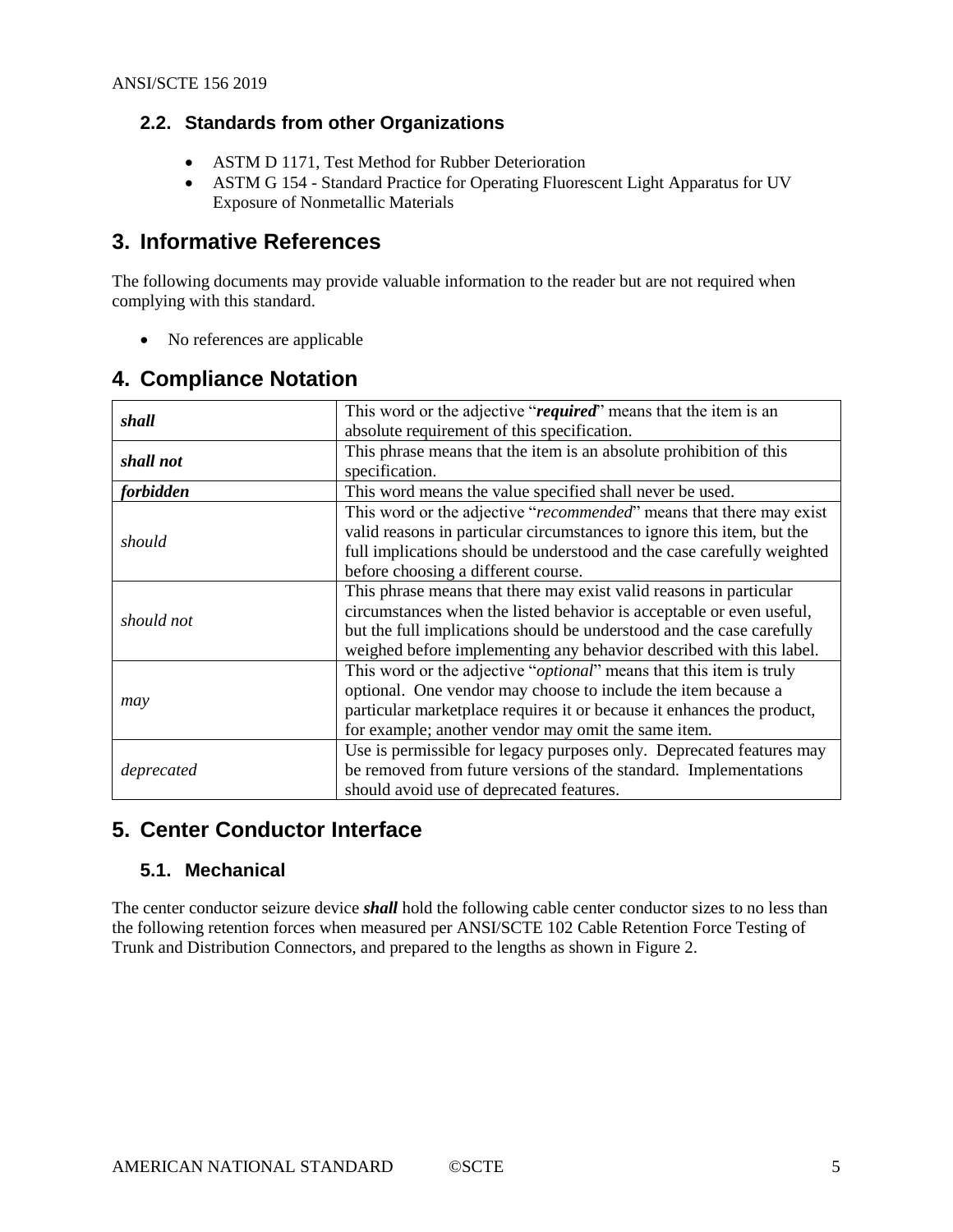<span id="page-5-4"></span>

| <b>Cable Size</b> | <b>Pound Force</b><br>(lbf) | <b>Cable Size</b>    | <b>Pound Force</b><br>(lbf) |
|-------------------|-----------------------------|----------------------|-----------------------------|
| 320 F             | 45                          | 750 F (D)            | 250                         |
| 412 F             | 100                         | 840 F                | 275                         |
| 500 F(D) / 540 F  | 150                         | 860 F                | 315                         |
| 565 F             | 175                         | 875 F                | 300                         |
| $625$ F / $650D$  | <b>200</b>                  | 1.000 F(D) / 1.125 F | 350                         |
| 700 F / 715 F     | 225                         | 1.160 F              | 375                         |

**Table 1 – Center Conductor Minimum Retention Force**

#### <span id="page-5-0"></span>**5.2. Electrical**

The initial contact resistance reading *shall not* exceed 3 milliohms and *may* not exceed an additional 2 milliohms after being cycled from -40 °C to 60 °C, with 2 hour dwell times at each temperature extreme and 1 hour ramp times between temperature transitions, for a period of 7 days, as shown in [Figure 1](#page-5-3) and tested in accordance to ANSI/SCTE 152 Test Procedure for Contact Resistance Measurement of Mainline Plug Interface.



**Figure 1 – Temperature Transitions**

#### <span id="page-5-3"></span><span id="page-5-2"></span><span id="page-5-1"></span>**6. Outer Conductor Interface**

#### **6.1. Mechanical**

The cable sheath gripping mechanism *shall* be designed to hold the following cable outer conductor sizes to no less than the following retention forces when used with a support sleeve as described in Section [8](#page-6-4) and when measured per ANSI/SCTE 102, Cable Retention Force Testing of Trunk and Distribution Connectors.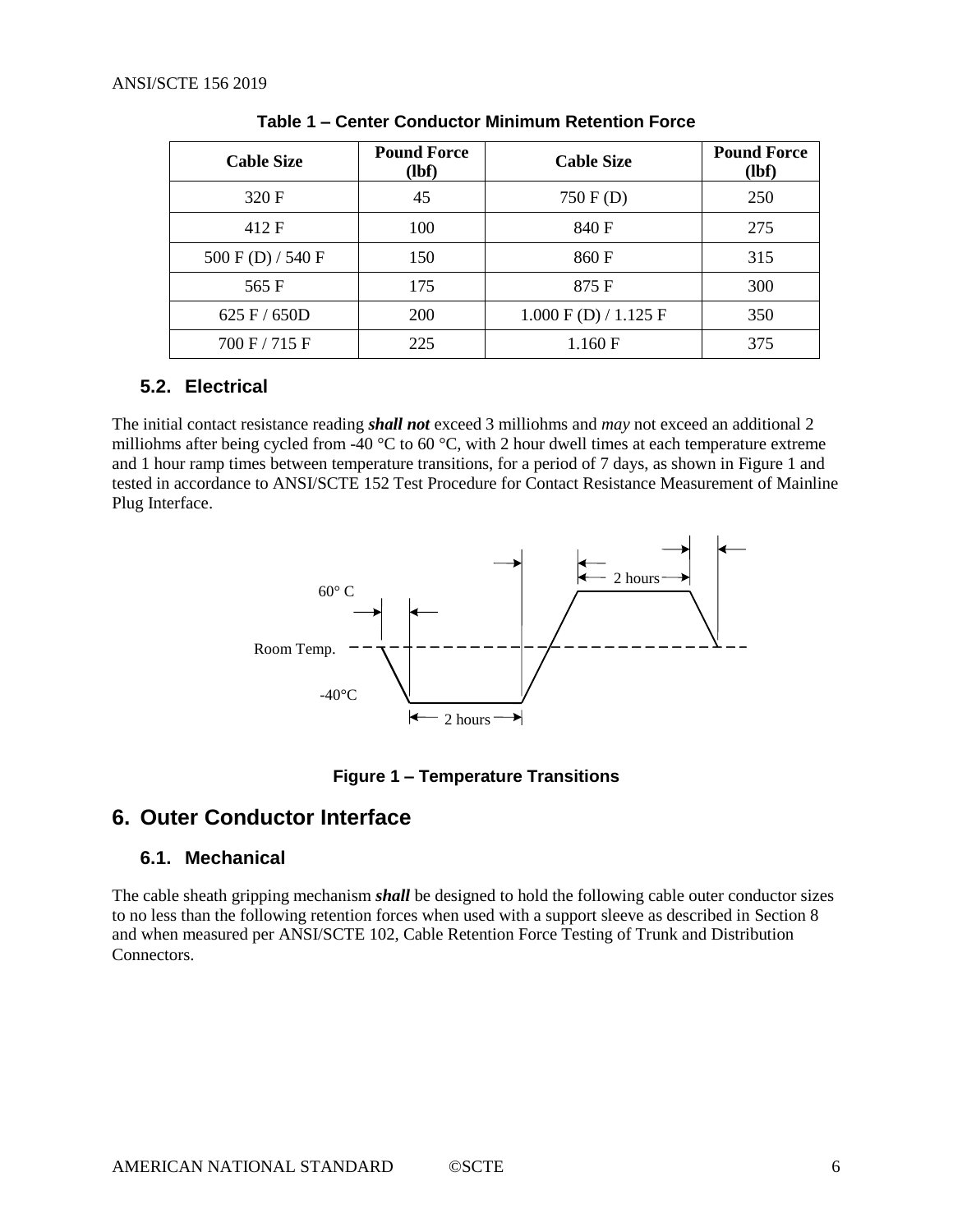<span id="page-6-6"></span>

| <b>Cable Size</b>  | <b>Pound Force (lbf)</b> | <b>Cable Size</b>       | <b>Pound Force (lbf)</b> |
|--------------------|--------------------------|-------------------------|--------------------------|
| 320 $F^*$          | 180                      | 840 F                   | 475                      |
| 412 F              | 250                      | $860*F$                 | 480                      |
| $500F(D) / 540*F$  | 350                      | 875 F                   | 500                      |
| 565F / 625F / 650D | 400                      | $1.000 F(D) / 1.125* F$ | 600                      |
| $700F / 715*F$     | 425                      | 1.160 F                 | 650                      |
| 750 F(D)           | 450                      |                         |                          |

| Table 2 – Outer Conductor Minimum Retention Force |  |  |  |
|---------------------------------------------------|--|--|--|
|---------------------------------------------------|--|--|--|

\***Note**: Measured force includes combination of outer conductor and jacket

The cable to connector interface *shall not* allow cable rotation more than 10 degrees during installation when tested per ANSI/SCTE 93, Test Method for Connector/Cable Twist.

#### <span id="page-6-0"></span>**6.2. Electrical**

The initial contact resistance reading *shall not* exceed 1 milliohm and *may* not exceed an additional 2 milliohms after being cycled from -40  $^{\circ}$ C to 60  $^{\circ}$ C, with 2 hour dwell times at each temperature extreme and 1 hour ramp times between temperature transitions, for a period of 7 days, as shown in [Figure 1.](#page-5-3) And tested in accordance to ANSI/SCTE 152, Test Procedure for Contact Resistance Measurement of Mainline Plug Interface.

# <span id="page-6-1"></span>**7. "O" Ring Seal(s)**

#### <span id="page-6-2"></span>**7.1. Material**

The design and materials *shall* show no signs of cracking, brittleness or degradation when tested for 500 hours per ASTM G 154, table X2.1, cycle 2.

The design and materials *shall* show no signs of cracking, brittleness or degradation when tested in accordance to ASTM D 1171, Method A.

#### <span id="page-6-3"></span>**7.2. Environmental**

Design performance *shall not* allow moisture migration applying ANSI/SCTE 60 Test Method for Interface Moisture Migration Double Ended.

## <span id="page-6-4"></span>**8. Support Sleeve**

All connector designs *shall* incorporate a cable outer conductor support sleeve to ensure meeting all sections of this document. Removing the dielectric of the cable using industry standard tools, as shown in [Figure 2,](#page-7-1) provides the outer conductor support lengths and inside cable diameters.

# <span id="page-6-5"></span>**9. Electrical Requirements**

The connector to cable interface *shall* maintain minimum of 25 dB return loss from 5 MHz to 1794 MHz, when tested per ANSI/SCTE 125, "Mainline" Pin (Plug) Connector Return Loss and ANSI/SCTE 101, "Mainline" Splice Connector Return Loss.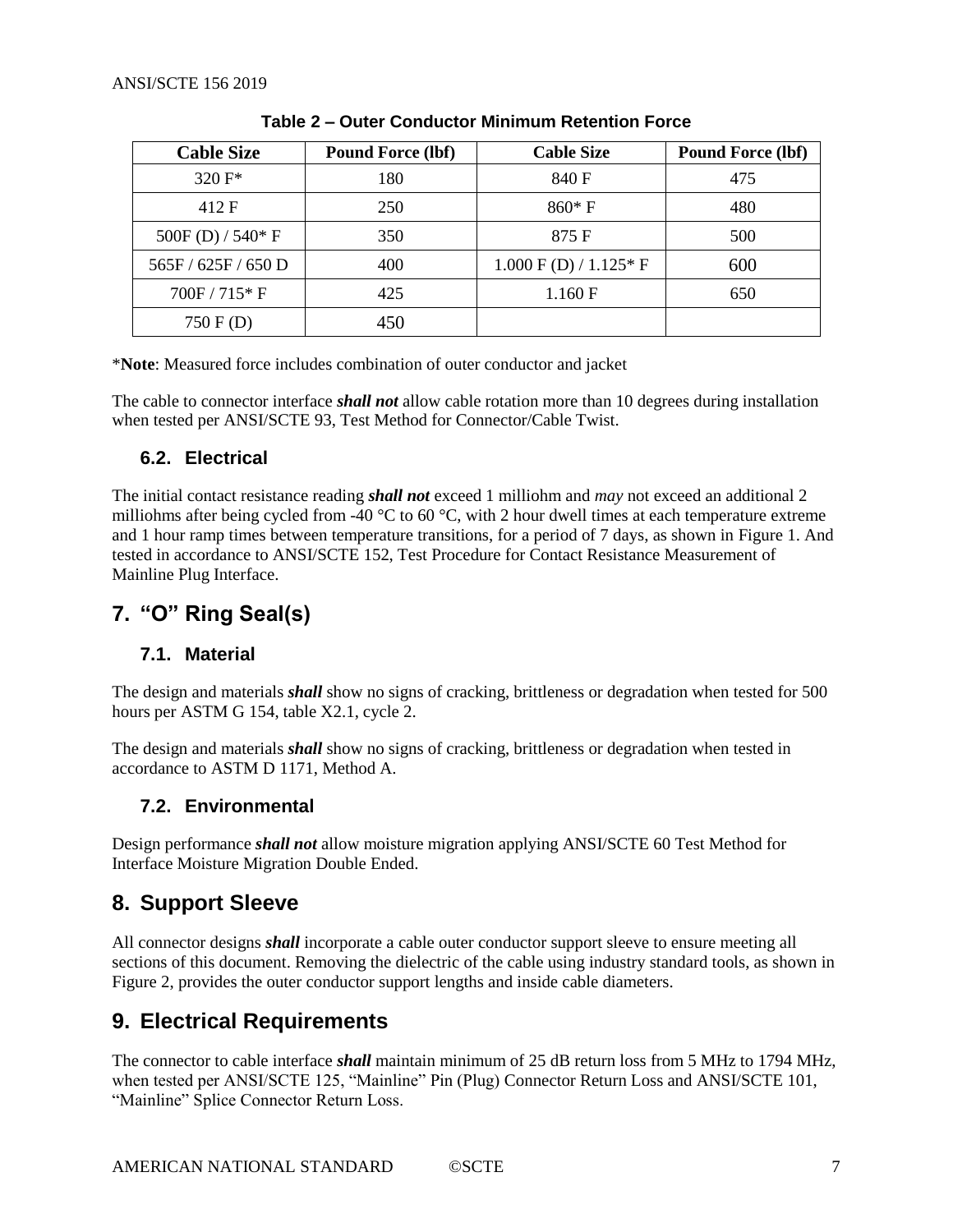#### ANSI/SCTE 156 2019

The connector to cable interface *shall* provide low signal loss of no more than 0.25 dB from 5 MHz to 1794 MHz when tested in accordance to ANSI/SCTE 144, Test Procedure for Measuring Transmission and Reflection.

The connector to cable interface RFI shielding integrity *shall* be no less than 120 dB from 5 MHz to 1794 MHz when tested per ANSI/SCTE 48-1, Test Method for Measuring Shielding Effectiveness of Passive and Active Devices Using a GTEM Cell.

The connector to cable interfaces *shall not* exhibit any common path signals greater than -90 dBc when tested in accordance to ANSI/SCTE 109, Test Procedure for Common Path Distortion (CPD).

#### <span id="page-7-1"></span><span id="page-7-0"></span>**10. Cable Preparations Dimensions**



**Figure 2 – Cable Core**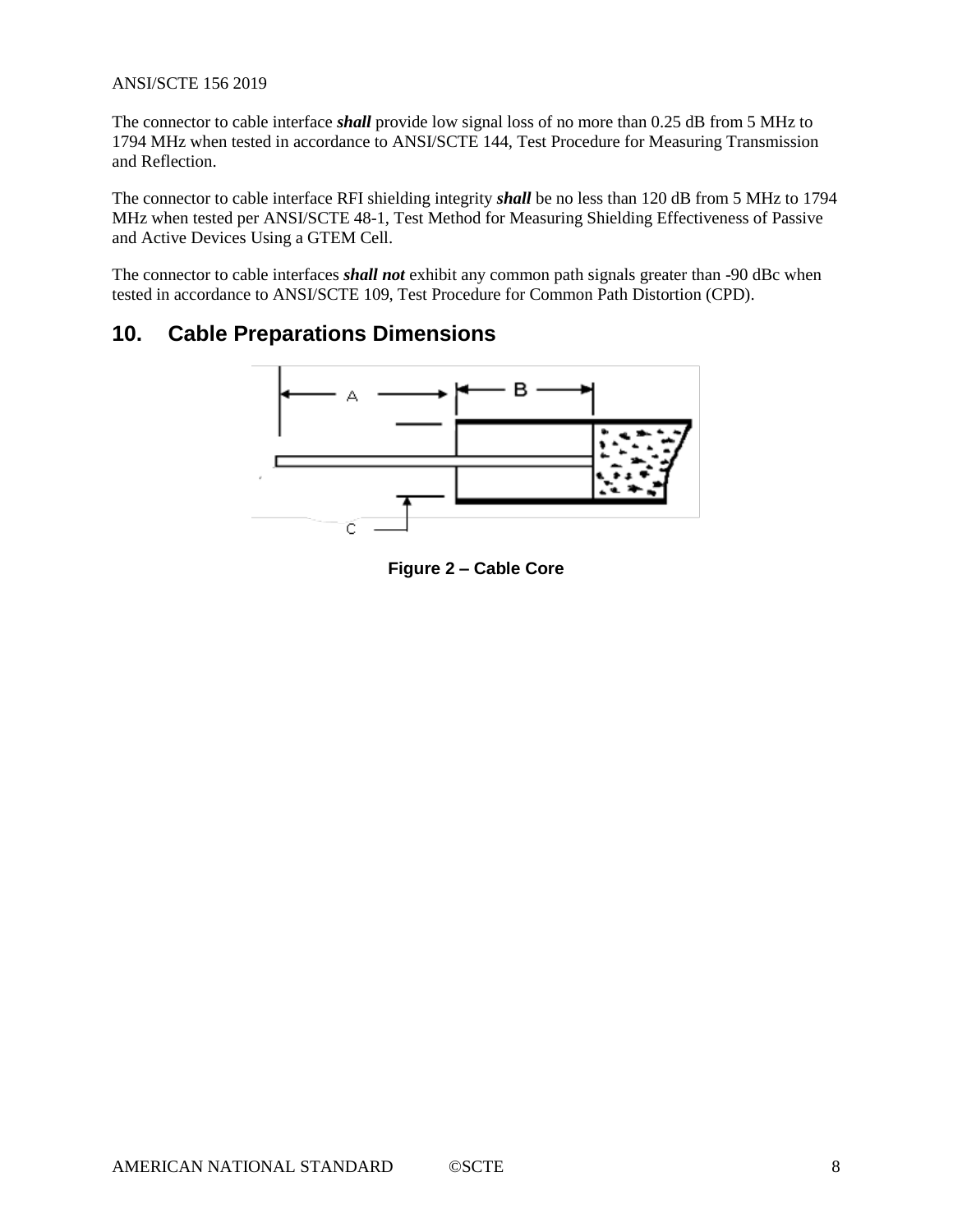<span id="page-8-0"></span>

| Cable<br><b>Size</b> | <b>Core Depth</b><br>$\mathbf{G}$ $\mathbf{B}$ | <b>Inside Dia.</b><br>$\mathcal{C}$ | Cable<br><b>Size</b> | <b>Core Depth</b><br>$\mathbf{G}$ $\mathbf{B}$ | <b>Inside Dia.</b><br>$\mathcal{C}$ |
|----------------------|------------------------------------------------|-------------------------------------|----------------------|------------------------------------------------|-------------------------------------|
| 320 F                | 1.25<br>$(31.73 \text{ mm})$                   | 0.293<br>$(7.44 \text{ mm})$        | 750F                 | 0.875<br>$(22.21 \text{ mm})$                  | 0.678<br>$(17.21 \text{ mm})$       |
| 412 F                | 0.875<br>$(22.21 \text{ mm})$                  | 0.362<br>$(9.19 \text{ mm})$        | 750D                 | 0.875<br>$(22.21 \text{ mm})$                  | 0.709<br>$(18.00 \text{ mm})$       |
| 500 F                | 0.875<br>$(22.21 \text{ mm})$                  | 0.45<br>$(11.42 \text{ mm})$        | 840 F                | 0.875<br>$(22.21 \text{ mm})$                  | 0.78<br>$(19.80 \text{ mm})$        |
| 500 D                | 0.875<br>$(22.21 \text{ mm})$                  | 0.473<br>$(12.00 \text{ mm})$       | 860F                 | 1.25<br>$(31.73 \text{ mm})$                   | 0.828<br>$(21.02 \text{ mm})$       |
| 540 F                | 1.25<br>$(31.73 \text{ mm})$                   | 0.513<br>$(13.02 \text{ mm})$       | 875F                 | 0.875<br>$(22.21 \text{ mm})$                  | 0.797<br>$(20.23 \text{ mm})$       |
| 565 F                | 0.875<br>$(22.21 \text{ mm})$                  | 0.519<br>$(13.17 \text{ mm})$       | 1000F                | 1.25<br>$(31.73 \text{ mm})$                   | 0.89<br>$(22.59 \text{ mm})$        |
| 625 F                | 0.875<br>$(22.21 \text{ mm})$                  | 0.563<br>$(14.29 \text{ mm})$       | 1000D                | 1.25<br>$(31.73 \text{ mm})$                   | 0.925<br>$(23.50 \text{ mm})$       |
| 650 D                | 0.875<br>$(22.21 \text{ mm})$                  | 0.601<br>$(15.25 \text{ mm})$       | 1125 F               | 1.25<br>$(31.73 \text{ mm})$                   | 1.081<br>$(27.44 \text{ mm})$       |
| 700F                 | 0.875<br>$(22.21 \text{ mm})$                  | 0.653<br>$(16.57 \text{ mm})$       | 1160F                | 1.25<br>$(31.73 \text{ mm})$                   | 1.062<br>$(26.95 \text{ mm})$       |
| 715 F                | 1.25<br>$(31.73 \text{ mm})$                   | 0.686<br>$(17.41$ mm $)$            |                      |                                                |                                     |

**Table 3 – Cable Core Dimensions**

Note: The first numbers listed in core depth and inside diameter appear in inches.